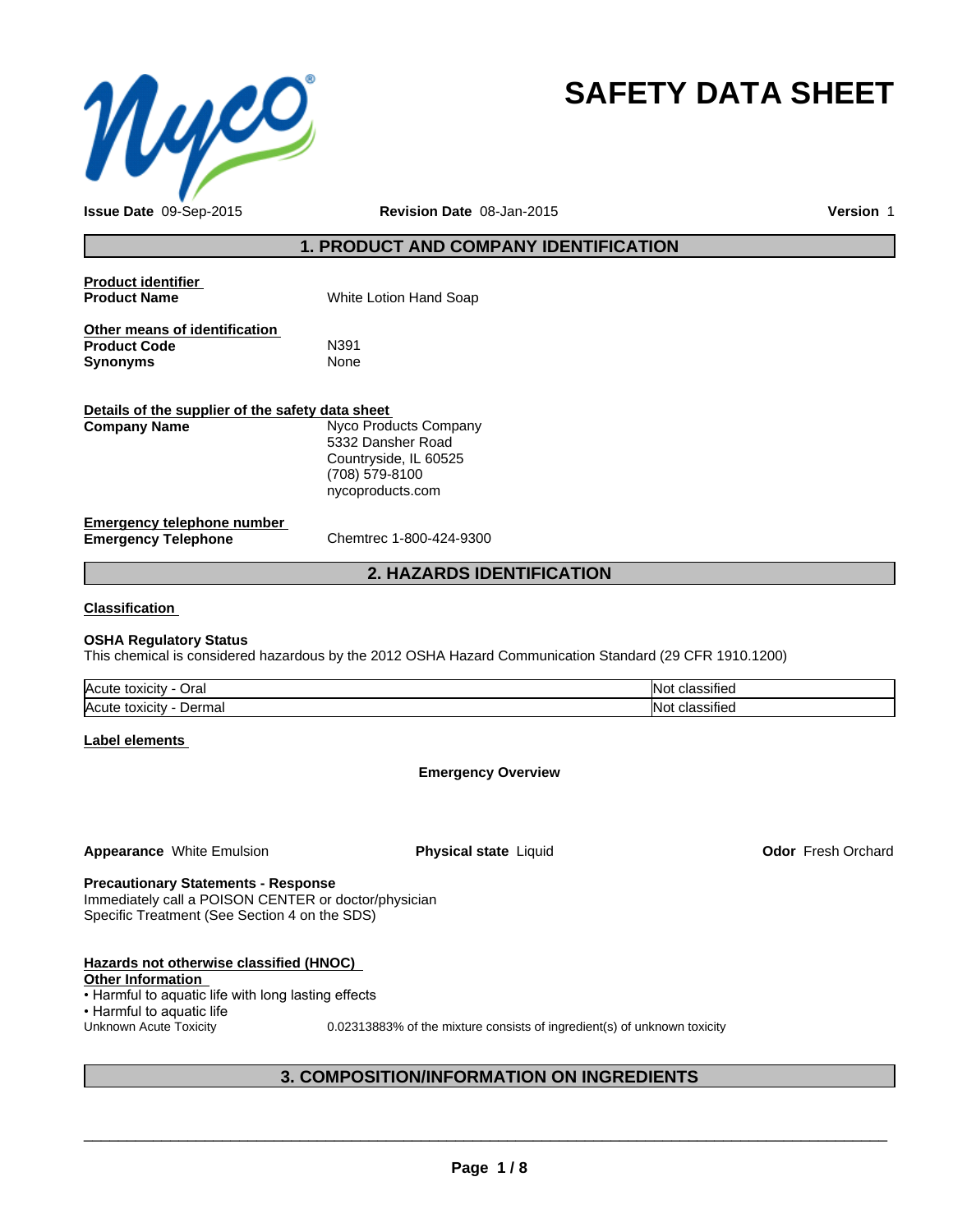| <b>Chemical Name</b>      | <b>CAS No.</b>  | Weight-% | <b>Trade Secret</b> |
|---------------------------|-----------------|----------|---------------------|
| Cocamide DEA              | 68603-42-9      |          |                     |
| Betaine<br>Cocamidopropyl | 1789-40-0<br>61 |          |                     |

 $\overline{\phantom{a}}$  ,  $\overline{\phantom{a}}$  ,  $\overline{\phantom{a}}$  ,  $\overline{\phantom{a}}$  ,  $\overline{\phantom{a}}$  ,  $\overline{\phantom{a}}$  ,  $\overline{\phantom{a}}$  ,  $\overline{\phantom{a}}$  ,  $\overline{\phantom{a}}$  ,  $\overline{\phantom{a}}$  ,  $\overline{\phantom{a}}$  ,  $\overline{\phantom{a}}$  ,  $\overline{\phantom{a}}$  ,  $\overline{\phantom{a}}$  ,  $\overline{\phantom{a}}$  ,  $\overline{\phantom{a}}$ 

\*The exact percentage (concentration) of composition has been withheld as a trade secret.

# **4. FIRST AID MEASURES First aid measures Skin Contact** Wash off immediately with plenty of water. Wash skin with soap and water. **Eye contact Rinse thoroughly with plenty of water for at least 15 minutes, lifting lower and upper eyelids.** Consult a physician. **Inhalation** Remove to fresh air. **Ingestion Ingestion Clean mouth with water and drink afterwards plenty of water. Most important symptoms and effects, both acute and delayed Symptoms Any additional important symptoms and effects are described in Section 11: Toxicology** Information. **Indication of any immediate medical attention and special treatment needed Note to physicians** Treat symptomatically. **5. FIRE-FIGHTING MEASURES**

**Suitable extinguishing media**

Use extinguishing measures that are appropriate to local circumstances and the surrounding environment.

**Unsuitable extinguishing media** Caution: Use of water spray when fighting fire may be inefficient.

#### **Specific hazards arising from the chemical**

No Information available.

**Explosion data Sensitivity to Mechanical Impact** None. **Sensitivity to Static Discharge** None.

#### **Protective equipment and precautions for firefighters**

As in any fire, wear self-contained breathing apparatus pressure-demand, MSHA/NIOSH (approved or equivalent) and full protective gear.

|                                                      | <b>6. ACCIDENTAL RELEASE MEASURES</b>                               |
|------------------------------------------------------|---------------------------------------------------------------------|
|                                                      | Personal precautions, protective equipment and emergency procedures |
| <b>Personal precautions</b>                          | Ensure adequate ventilation, especially in confined areas.          |
| <b>Environmental precautions</b>                     |                                                                     |
| <b>Environmental precautions</b>                     | See Section 12 for additional ecological information.               |
| Methods and material for containment and cleaning up |                                                                     |
| <b>Methods for containment</b>                       | Prevent further leakage or spillage if safe to do so.               |
| Methods for cleaning up                              | Pick up and transfer to properly labeled containers.                |
|                                                      | <b>7. HANDLING AND STORAGE</b>                                      |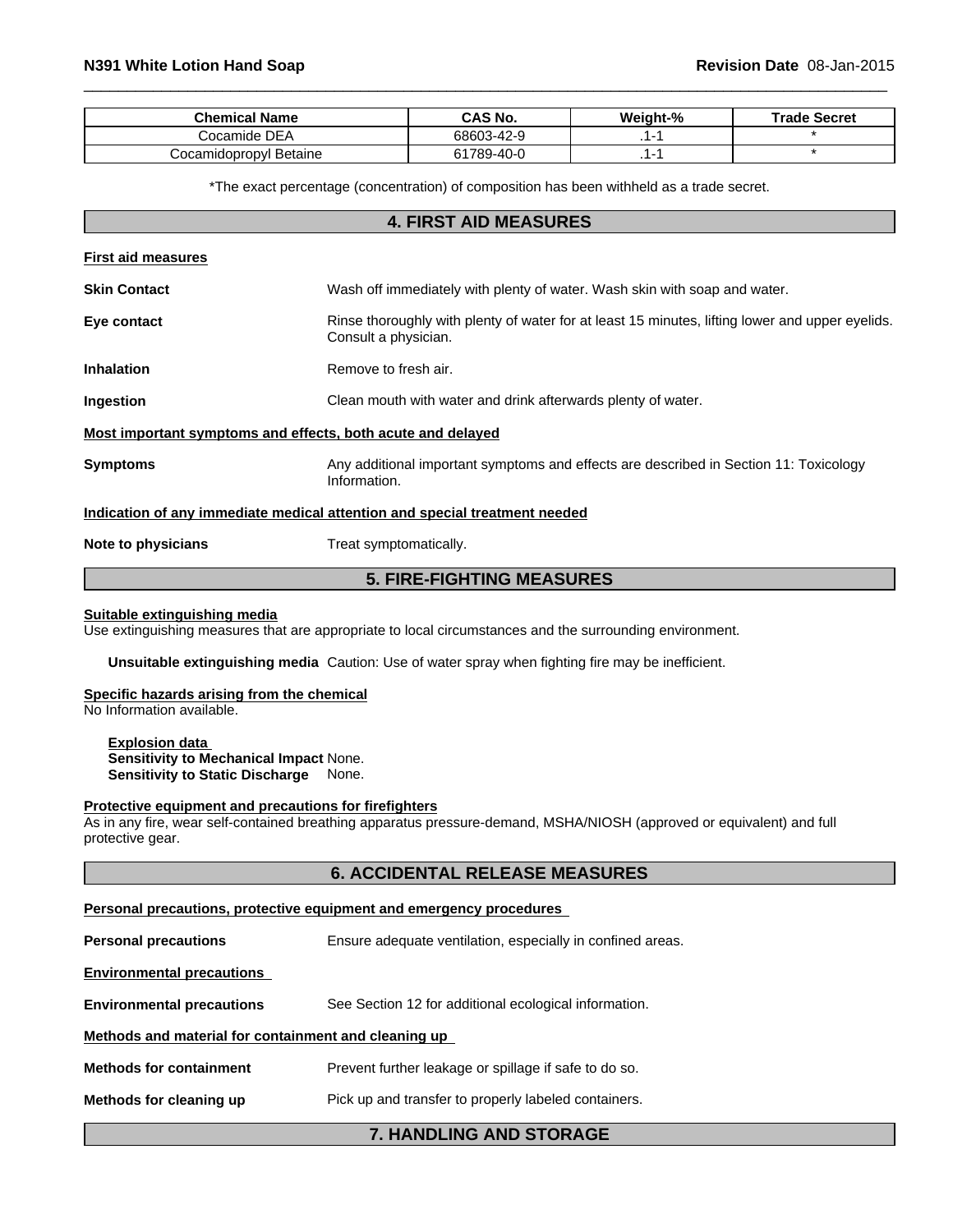| <b>Precautions for safe handling</b>                         |                                                                          |
|--------------------------------------------------------------|--------------------------------------------------------------------------|
| Advice on safe handling                                      | Handle in accordance with good industrial hygiene and safety practice.   |
| Conditions for safe storage, including any incompatibilities |                                                                          |
| <b>Storage Conditions</b>                                    | Keep containers tightly closed in a dry, cool and well-ventilated place. |
| Incompatible materials                                       | None known based on information supplied.                                |

### **8. EXPOSURE CONTROLS/PERSONAL PROTECTION**

 $\overline{\phantom{a}}$  ,  $\overline{\phantom{a}}$  ,  $\overline{\phantom{a}}$  ,  $\overline{\phantom{a}}$  ,  $\overline{\phantom{a}}$  ,  $\overline{\phantom{a}}$  ,  $\overline{\phantom{a}}$  ,  $\overline{\phantom{a}}$  ,  $\overline{\phantom{a}}$  ,  $\overline{\phantom{a}}$  ,  $\overline{\phantom{a}}$  ,  $\overline{\phantom{a}}$  ,  $\overline{\phantom{a}}$  ,  $\overline{\phantom{a}}$  ,  $\overline{\phantom{a}}$  ,  $\overline{\phantom{a}}$ 

#### **Control parameters**

#### **Exposure Guidelines** .

| <b>Chemical Name</b><br><b>ACGIH TLV</b>    |                                                               | <b>OSHA PEL</b>                                                                                                                                                                                                                              | <b>NIOSH IDLH</b>                                              |  |
|---------------------------------------------|---------------------------------------------------------------|----------------------------------------------------------------------------------------------------------------------------------------------------------------------------------------------------------------------------------------------|----------------------------------------------------------------|--|
| <b>Ethylene Glycol Stearate</b><br>111-60-4 | TWA: 10 mg/m <sup>3</sup> except stearates<br>of toxic metals |                                                                                                                                                                                                                                              |                                                                |  |
| Glycerin<br>$56 - 81 - 5$                   |                                                               | TWA: 15 $mg/m3$ mist, total<br>particulate<br>TWA: $5 \text{ mg/m}^3$ mist, respirable<br>fraction<br>(vacated) TWA: 10 mg/m <sup>3</sup> mist,<br>total particulate<br>(vacated) TWA: $5 \text{ mg/m}^3$ mist,<br>respirable fraction       |                                                                |  |
| Ethanol<br>64-17-5                          | STEL: 1000 ppm                                                | TWA: 1000 ppm<br>TWA: 1900 mg/m <sup>3</sup><br>(vacated) TWA: 1000 ppm<br>(vacated) TWA: 1900 mg/m <sup>3</sup>                                                                                                                             | IDLH: 3300 ppm<br>TWA: 1000 ppm<br>TWA: 1900 mg/m <sup>3</sup> |  |
| Diethanolamine<br>111-42-2                  | TWA: 1 $mg/m3$ inhalable fraction<br>and vapor<br>$S^*$       | (vacated) TWA: 3 ppm<br>(vacated) TWA: 15 mg/m <sup>3</sup>                                                                                                                                                                                  | TWA: 3 ppm<br>TWA: $15 \text{ mg/m}^3$                         |  |
| Formaldehyde<br>$50-00-0$                   | Ceiling: 0.3 ppm                                              | TWA: 0.75 ppm<br>(vacated) TWA: 3 ppm unless<br>specified in 1910.1048<br>(vacated) STEL: 10 ppm 30 min<br>unless specified in 1910.1048<br>(vacated) Ceiling: 5 ppm unless<br>specified in 1910.1048<br>STEL: 2 ppm see 29 CFR<br>1910.1048 | IDLH: 20 ppm<br>Ceiling: 0.1 ppm 15 min<br>TWA: 0.016 ppm      |  |

*NIOSH IDLH Immediately Dangerous to Life or Health*

**Other Information** Vacated limits revoked by the Court of Appeals decision in AFL-CIO v. OSHA, 965 F.2d 962 (11th Cir., 1992).

### **Appropriate engineering controls**

**Engineering Controls** Showers, Eyewash stations & Ventilation systems.

#### **Individual protection measures, such as personal protective equipment**

**Eye/face protection** Wear safety glasses if handling large volume.

**Skin and body protection** No special technical protective measures are necessary.

**Respiratory protection** If exposure limits are exceeded or irritation is experienced, NIOSH/MSHA approved respiratory protection should be worn. Positive-pressure supplied air respirators may be required for high airborne contaminant concentrations. Respiratory protection must be provided in accordance with current local regulations.

### General Hygiene **Handle in accordance with good industrial hygiene and safety practice.**

#### **9. PHYSICAL AND CHEMICAL PROPERTIES**

### **Information on basic physical and chemical properties**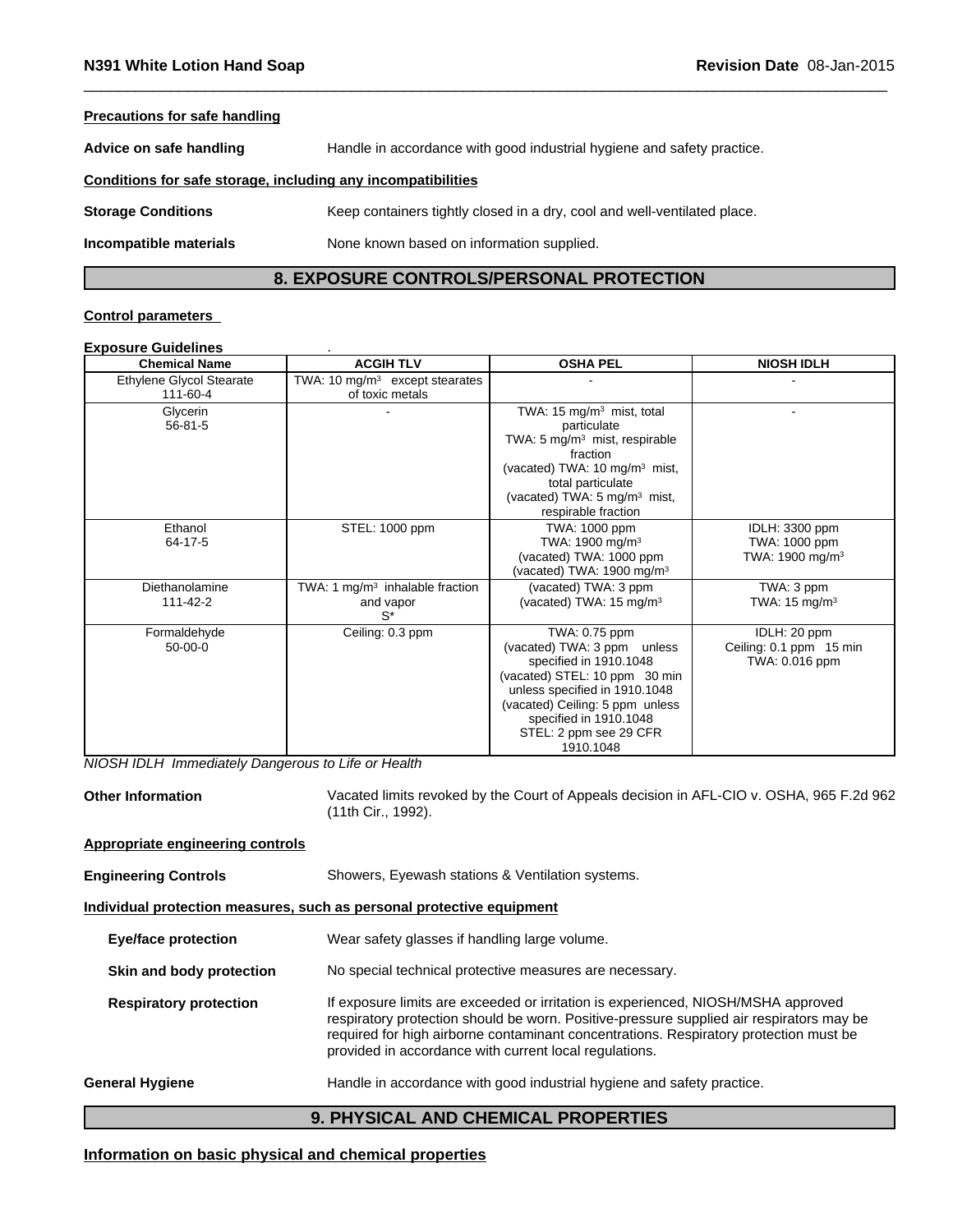| Physical state |   |
|----------------|---|
| Appearance     | N |
| Color          | N |
| Odor           |   |
| Odor threshold | N |

**Physical state Liquid Liquid** White Emulsion Fresh Orchard

### **Property pH Specific Gravity**

**Water solubility Complete**<br> **Partition coefficient** No Inform **Viscosity Autoignition temperature** No Information available<br> **Decomposition temperature** No Information available **Decomposition temperature Melting point/freezing point Flash point**<br> **Boiling point / boiling range 100 °C** / 212 ° F Degrees **Boiling point / boiling range<br>Evaporation rate Flammability (solid, gas)** No data available **Flammability Limits in Air**<br>**Upper flammability limit:** No Information available **Upper flammability limit:** Lower flammability limit: No Information available **Vapor pressure** No Information available **Vapor density** No Information available

#### **Other Information**

**No Information available Color** White White

### **Values**

> 1000 cP @ 25°C **No Information available** 7.0 - 8.0 1.03

No Information available<br>No Information available

### **Remarks•Method**

 $\overline{\phantom{a}}$  ,  $\overline{\phantom{a}}$  ,  $\overline{\phantom{a}}$  ,  $\overline{\phantom{a}}$  ,  $\overline{\phantom{a}}$  ,  $\overline{\phantom{a}}$  ,  $\overline{\phantom{a}}$  ,  $\overline{\phantom{a}}$  ,  $\overline{\phantom{a}}$  ,  $\overline{\phantom{a}}$  ,  $\overline{\phantom{a}}$  ,  $\overline{\phantom{a}}$  ,  $\overline{\phantom{a}}$  ,  $\overline{\phantom{a}}$  ,  $\overline{\phantom{a}}$  ,  $\overline{\phantom{a}}$ 

**Density Lbs/Gal** 8.56 **VOC Content (%)** 0.05899

## **10. STABILITY AND REACTIVITY**

#### **Reactivity**  No data available

#### **Chemical stability**

Stable under recommended storage conditions. **Possibility of Hazardous Reactions** None under normal processing. **Conditions to avoid** Extremes of temperature and direct sunlight. **Incompatible materials** None known based on information supplied. **Hazardous Decomposition Products** None known based on information supplied.

### **11. TOXICOLOGICAL INFORMATION**

#### **Information on likely routes of exposure**

| <b>Product Information</b> | May cause eye irritation. May be harmful if swallowed                                                                                                         |
|----------------------------|---------------------------------------------------------------------------------------------------------------------------------------------------------------|
| <b>Inhalation</b>          | Avoid breathing vapors or mists. May cause irritation of respiratory tract.                                                                                   |
| Eye contact                | Avoid contact with eyes. May cause irritation.                                                                                                                |
| <b>Skin Contact</b>        | Prolonged or repeated contact may dry skin and cause irritation. Repeated or prolonged<br>skin contact may cause allergic reactions with susceptible persons. |
| <b>Ingestion</b>           | May cause gastro intestinal irritation.                                                                                                                       |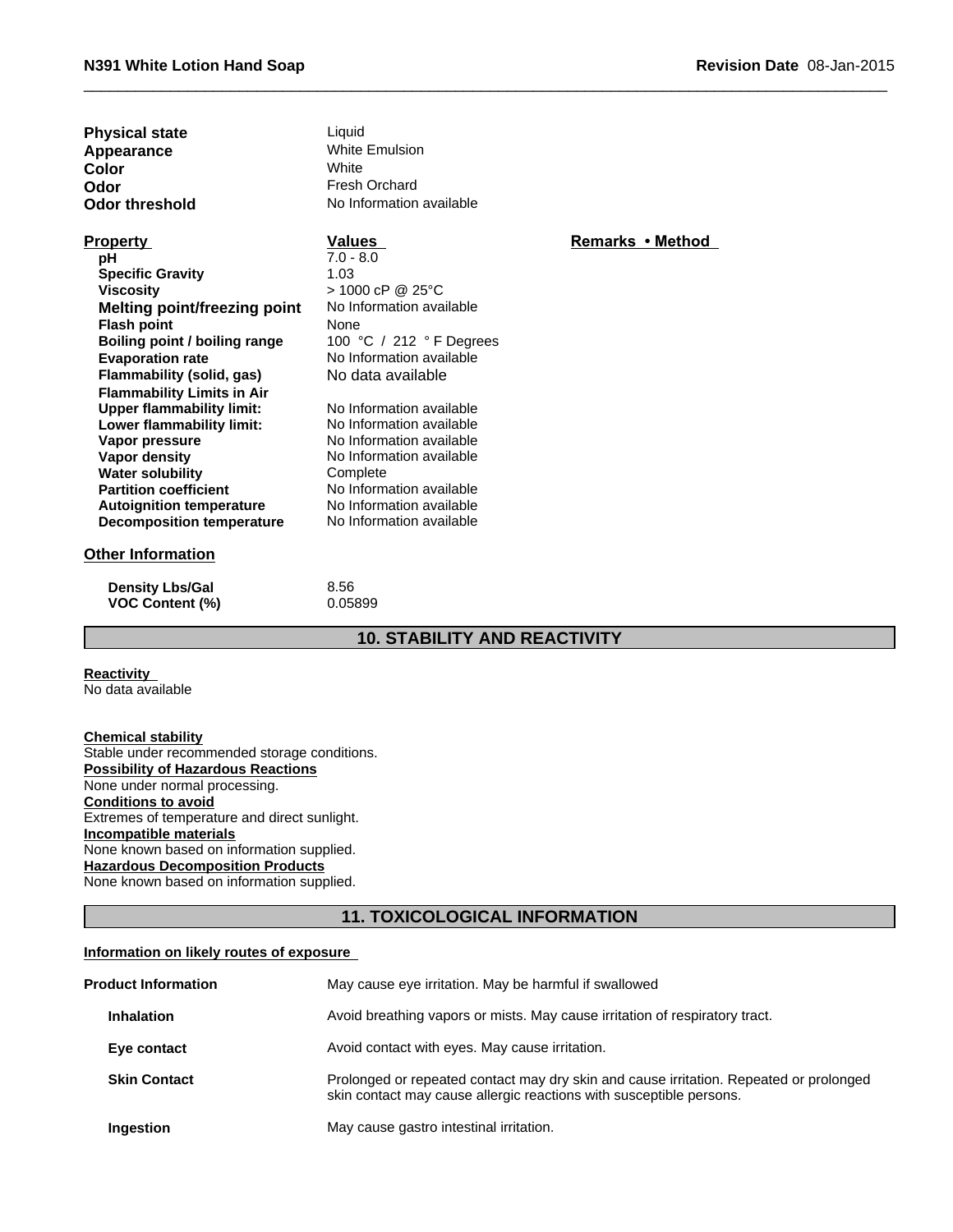| <b>Chemical Name</b>                       | Oral LD50                                                                                  |                                                                          | <b>Dermal LD50</b> | <b>Inhalation LC50</b>                                                                   |  |
|--------------------------------------------|--------------------------------------------------------------------------------------------|--------------------------------------------------------------------------|--------------------|------------------------------------------------------------------------------------------|--|
| Cocamide DEA<br>68603-42-9                 | $= 12400 \mu L/kg (Rat)$                                                                   |                                                                          |                    |                                                                                          |  |
| Cocamidopropyl Betaine<br>61789-40-0       | $= 4900$ mg/kg (Rat)                                                                       |                                                                          |                    |                                                                                          |  |
| Information on toxicological effects       |                                                                                            |                                                                          |                    |                                                                                          |  |
| <b>Symptoms</b>                            | No Information available.                                                                  |                                                                          |                    |                                                                                          |  |
|                                            | Delayed and immediate effects as well as chronic effects from short and long-term exposure |                                                                          |                    |                                                                                          |  |
| <b>Sensitization</b>                       | No Information available.                                                                  |                                                                          |                    |                                                                                          |  |
| <b>Germ cell mutagenicity</b>              | No Information available.                                                                  |                                                                          |                    |                                                                                          |  |
| Carcinogenicity                            |                                                                                            |                                                                          |                    | The table below indicates whether each agency has listed any ingredient as a carcinogen. |  |
|                                            | alcoholic beverage.                                                                        |                                                                          |                    | Ethanol has been shown to be carcinogenic in long-term studies only when consumed as     |  |
| <b>Chemical Name</b>                       | <b>ACGIH</b>                                                                               | <b>IARC</b>                                                              | <b>NTP</b>         | <b>OSHA</b>                                                                              |  |
| Cocamide DEA<br>68603-42-9                 |                                                                                            | Group 2B                                                                 |                    | X                                                                                        |  |
| Group 2B - Possibly Carcinogenic to Humans | IARC (International Agency for Research on Cancer)                                         |                                                                          |                    |                                                                                          |  |
| X - Present                                | OSHA (Occupational Safety and Health Administration of the US Department of Labor)         |                                                                          |                    |                                                                                          |  |
| <b>Reproductive toxicity</b>               | No Information available.                                                                  |                                                                          |                    |                                                                                          |  |
| STOT - single exposure                     | No Information available.                                                                  |                                                                          |                    |                                                                                          |  |
| <b>STOT - repeated exposure</b>            | No Information available.                                                                  |                                                                          |                    |                                                                                          |  |
| <b>Chronic toxicity</b>                    |                                                                                            |                                                                          |                    | Ethanol has been shown to be a reproductive toxin only when consumed as an alcoholic     |  |
|                                            |                                                                                            |                                                                          |                    | beverage. Ethanol has been shown to be carcinogenic in long-term studies only when       |  |
|                                            |                                                                                            | consumed as alcoholic beverage.                                          |                    |                                                                                          |  |
| <b>Aspiration hazard</b>                   |                                                                                            | No Information available.                                                |                    |                                                                                          |  |
|                                            | Numerical measures of toxicity - Product Information                                       |                                                                          |                    |                                                                                          |  |
| <b>Unknown Acute Toxicity</b>              |                                                                                            | 0.02313883% of the mixture consists of ingredient(s) of unknown toxicity |                    |                                                                                          |  |
|                                            | The following values are calculated based on chapter 3.1 of the GHS document.              |                                                                          |                    |                                                                                          |  |
| <b>ATEmix (oral)</b>                       | 29,681.00                                                                                  |                                                                          |                    |                                                                                          |  |

 $\overline{\phantom{a}}$  ,  $\overline{\phantom{a}}$  ,  $\overline{\phantom{a}}$  ,  $\overline{\phantom{a}}$  ,  $\overline{\phantom{a}}$  ,  $\overline{\phantom{a}}$  ,  $\overline{\phantom{a}}$  ,  $\overline{\phantom{a}}$  ,  $\overline{\phantom{a}}$  ,  $\overline{\phantom{a}}$  ,  $\overline{\phantom{a}}$  ,  $\overline{\phantom{a}}$  ,  $\overline{\phantom{a}}$  ,  $\overline{\phantom{a}}$  ,  $\overline{\phantom{a}}$  ,  $\overline{\phantom{a}}$ 

## **12. ECOLOGICAL INFORMATION**

### **Ecotoxicity**

4.62964% of the mixture consists of components(s) of unknown hazards to the aquatic environment

| <b>Chemical Name</b>                 | Algae/aquatic plants                                                                                     | Fish                                                                                                                                                                                                                                                                                                                                                            | <b>Crustacea</b>                                                                            |
|--------------------------------------|----------------------------------------------------------------------------------------------------------|-----------------------------------------------------------------------------------------------------------------------------------------------------------------------------------------------------------------------------------------------------------------------------------------------------------------------------------------------------------------|---------------------------------------------------------------------------------------------|
| Sodium Chloride<br>7647-14-5         |                                                                                                          | 5560 - 6080: 96 h Lepomis<br>macrochirus mg/L LC50<br>flow-through 6420 - 6700: 96 h<br>Pimephales promelas mg/L LC50<br>static 4747 - 7824: 96 h<br>Oncorhynchus mykiss mg/L LC50<br>flow-through 12946: 96 h Lepomis<br>macrochirus mg/L LC50 static 6020<br>- 7070: 96 h Pimephales promelas<br>mg/L LC50 static 7050: 96 h<br>Pimephales promelas mg/L LC50 | 340.7 - 469.2: 48 h Daphnia magna<br>mg/L EC50 Static 1000: 48 h<br>Daphnia magna mg/L EC50 |
| Cocamide DEA<br>68603-42-9           |                                                                                                          | semi-static<br>3.6: 96 h Brachydanio rerio mg/L<br>LC50 semi-static                                                                                                                                                                                                                                                                                             | 4.2: 24 h Daphnia magna mg/L<br>EC <sub>50</sub>                                            |
| Cocamidopropyl Betaine<br>61789-40-0 | 0.55: 96 h Desmodesmus<br>subspicatus mg/L EC50 1.0 - 10.0:<br>72 h Desmodesmus subspicatus<br>mg/L EC50 | 1.0 - 10.0: 96 h Brachydanio rerio<br>mg/L LC50 2: 96 h Brachydanio<br>rerio mg/L LC50 semi-static                                                                                                                                                                                                                                                              | 6.5: 48 h Daphnia magna mg/L<br>EC50                                                        |
| Glycerin<br>$56 - 81 - 5$            |                                                                                                          | 51 - 57: 96 h Oncorhynchus mykiss<br>mL/L LC50 static                                                                                                                                                                                                                                                                                                           | 500: 24 h Daphnia magna mg/L<br>EC50                                                        |
| Ethanol<br>64-17-5                   |                                                                                                          | 12.0 - 16.0: 96 h Oncorhynchus<br>mykiss mL/L LC50 static 100: 96 h                                                                                                                                                                                                                                                                                             | 10800: 24 h Daphnia magna mg/L<br>EC50 9268 - 14221: 48 h Daphnia                           |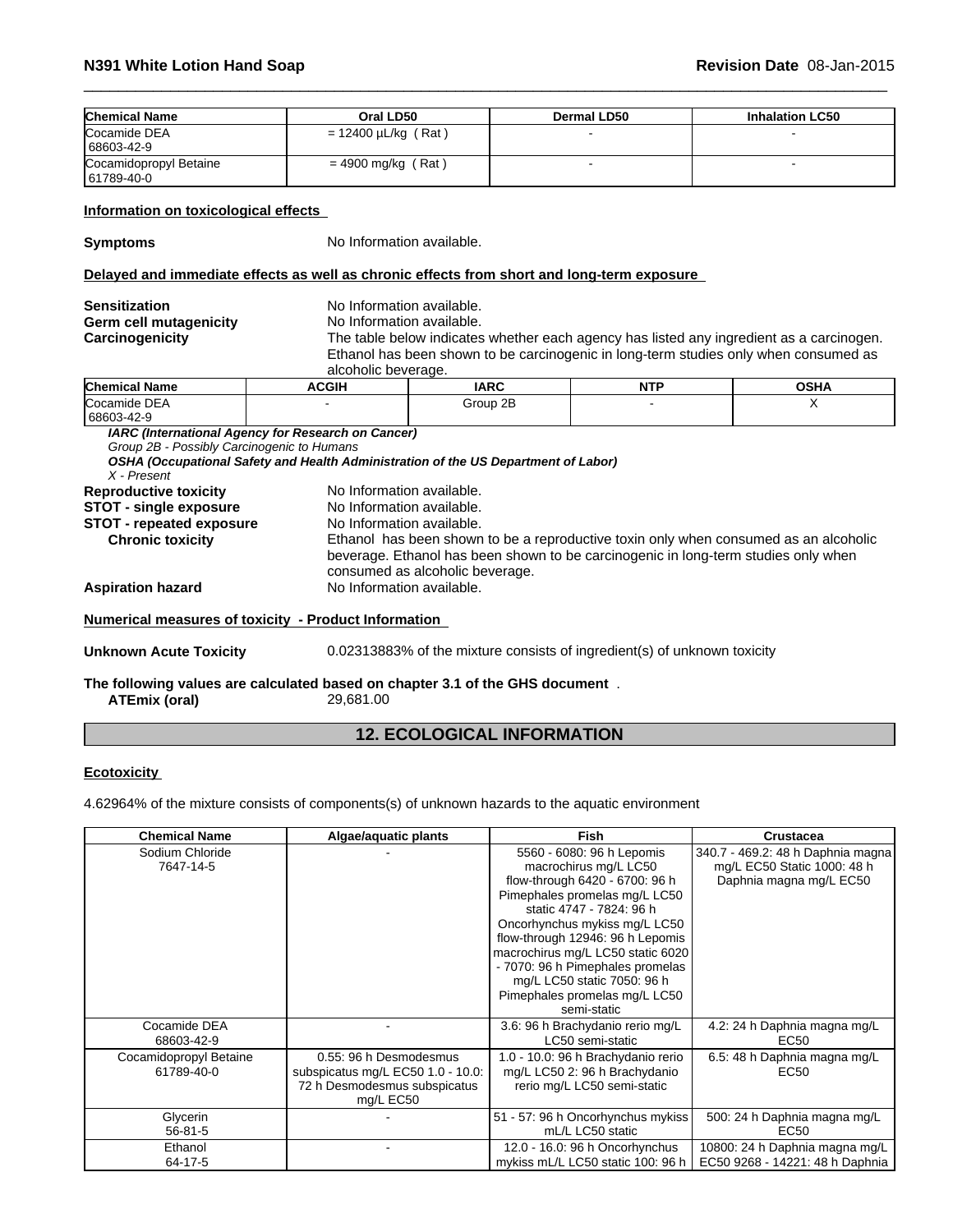|                |                                  | Pimephales promelas mg/L LC50<br>static 13400 - 15100: 96 h | magna mg/L LC50 2: 48 h Daphnia<br>magna mg/L EC50 Static |
|----------------|----------------------------------|-------------------------------------------------------------|-----------------------------------------------------------|
|                |                                  | Pimephales promelas mg/L LC50                               |                                                           |
|                |                                  | flow-through                                                |                                                           |
| Diethanolamine | 7.8: 72 h Desmodesmus            | 4460 - 4980: 96 h Pimephales                                | 55: 48 h Daphnia magna mg/L                               |
| 111-42-2       | subspicatus mg/L EC50 2.1 - 2.3: | promelas mg/L LC50 flow-through                             | EC50                                                      |
|                | 96 h Pseudokirchneriella         | 600 - 1000: 96 h Lepomis                                    |                                                           |
|                | subcapitata mg/L EC50            | macrochirus mg/L LC50 static 1200                           |                                                           |
|                |                                  | - 1580: 96 h Pimephales promelas                            |                                                           |
|                |                                  | mg/L LC50 static                                            |                                                           |
| Formaldehyde   |                                  | 41: 96 h Brachydanio rerio mg/L                             | 2: 48 h Daphnia magna mg/L LC50                           |
| $50-00-0$      |                                  | LC50 static 100 - 136: 96 h                                 | 11.3 - 18: 48 h Daphnia magna                             |
|                |                                  | Oncorhynchus mykiss mg/L LC50                               | mg/L EC50 Static                                          |
|                |                                  | static 1510: 96 h Lepomis                                   |                                                           |
|                |                                  | macrochirus µq/L LC50 static 22.6 -                         |                                                           |
|                |                                  | 25.7: 96 h Pimephales promelas                              |                                                           |
|                |                                  | mg/L LC50 flow-through 23.2 - 29.7:                         |                                                           |
|                |                                  | 96 h Pimephales promelas mg/L                               |                                                           |
|                |                                  | LC50 static 0.032 - 0.226: 96 h                             |                                                           |
|                |                                  | Oncorhynchus mykiss mL/L LC50                               |                                                           |
|                |                                  | flow-through                                                |                                                           |

 $\overline{\phantom{a}}$  ,  $\overline{\phantom{a}}$  ,  $\overline{\phantom{a}}$  ,  $\overline{\phantom{a}}$  ,  $\overline{\phantom{a}}$  ,  $\overline{\phantom{a}}$  ,  $\overline{\phantom{a}}$  ,  $\overline{\phantom{a}}$  ,  $\overline{\phantom{a}}$  ,  $\overline{\phantom{a}}$  ,  $\overline{\phantom{a}}$  ,  $\overline{\phantom{a}}$  ,  $\overline{\phantom{a}}$  ,  $\overline{\phantom{a}}$  ,  $\overline{\phantom{a}}$  ,  $\overline{\phantom{a}}$ 

#### **Persistence and degradability**

No Information available.

#### **Bioaccumulation**

No Information available.

**Other adverse effects** No Information available

### **13. DISPOSAL CONSIDERATIONS**

#### **Waste treatment methods**

**Disposal of wastes** Disposal should be in accordance with applicable regional, national and local laws and regulations.

**Contaminated packaging Do not reuse container.** 

| <b>Chemical Name</b>          | <b>RCRA</b> | <b>RCRA - Basis for Listing</b>                                                              | <b>RCRA - D Series Wastes</b> | <b>RCRA - U Series Wastes</b> |
|-------------------------------|-------------|----------------------------------------------------------------------------------------------|-------------------------------|-------------------------------|
| Formaldehvde<br>$50 - 00 - 0$ | U122        | Included in waste streams:<br>K009, K010, K038, K040,<br>K <sub>156</sub> , K <sub>157</sub> |                               | U122                          |

This product contains one or more substances that are listed with the State of California as a hazardous waste.

### **14. TRANSPORT INFORMATION**

The basic description below is specific to the container size. This information is provided for at a glance DOT information. Please refer to the container and/or shipping papers for the appropriate shipping description before tendering this material for shipment. For additional information, please contact the distributor listed in section 1 of this SDS.

| <b>DOT</b> | Not regulated |
|------------|---------------|
|            |               |

TDG Not regulated

| International Inventories |     |
|---------------------------|-----|
| TSCA                      | Cor |
| <b>DSL/NDSL</b>           | Cor |
|                           |     |

### **15. REGULATORY INFORMATION**

**Complies Complies** 

**Legend: TSCA** - United States Toxic Substances Control Act Section 8(b) Inventory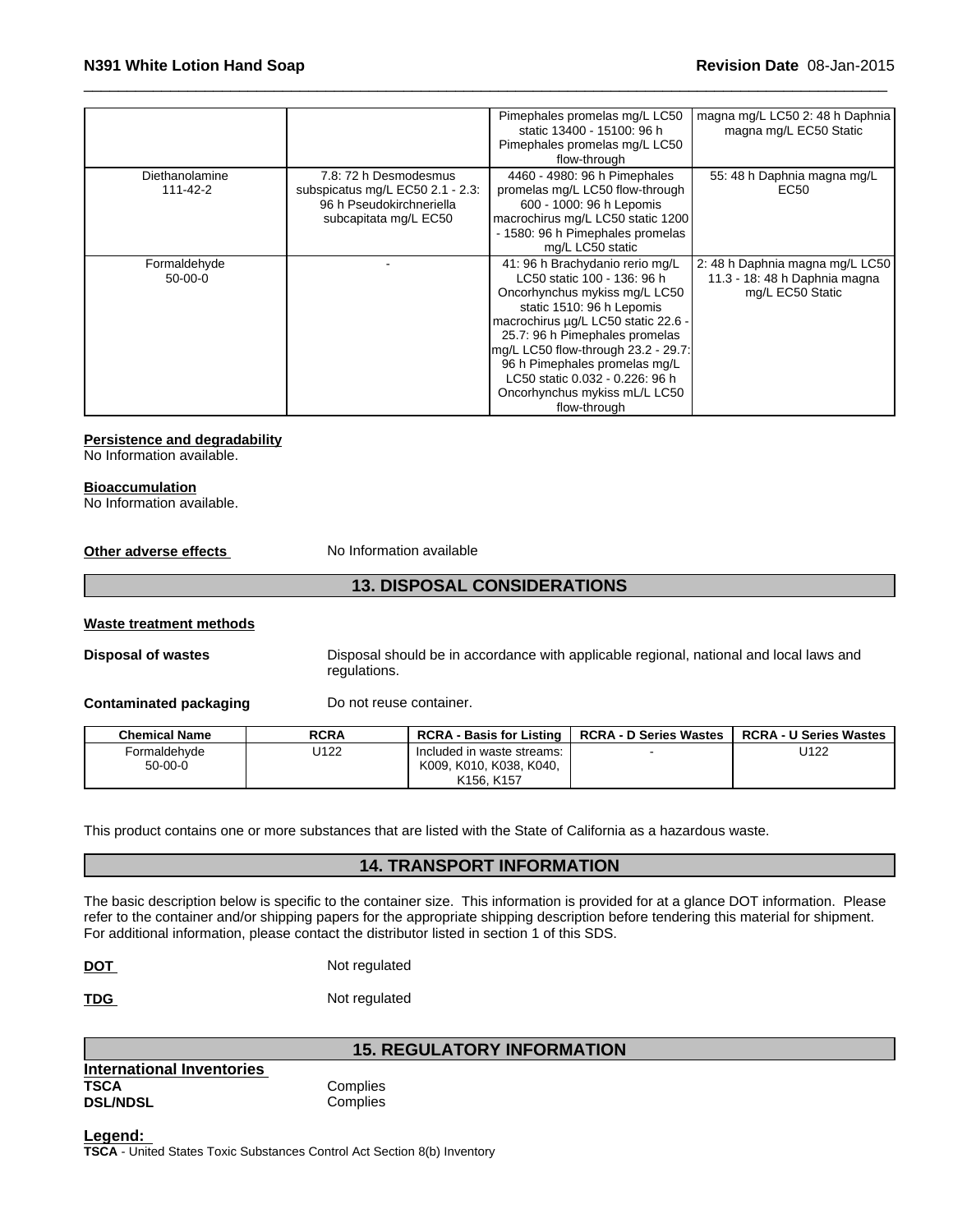**DSL/NDSL** - Canadian Domestic Substances List/Non-Domestic Substances List

#### **US Federal Regulations**

### **SARA 313**

Section 313 of Title III of the Superfund Amendments and Reauthorization Act of 1986 (SARA). This product does not contain any chemicals which are subject to the reporting requirements of the Act and Title 40 of the Code of Federal Regulations, Part 372

 $\overline{\phantom{a}}$  ,  $\overline{\phantom{a}}$  ,  $\overline{\phantom{a}}$  ,  $\overline{\phantom{a}}$  ,  $\overline{\phantom{a}}$  ,  $\overline{\phantom{a}}$  ,  $\overline{\phantom{a}}$  ,  $\overline{\phantom{a}}$  ,  $\overline{\phantom{a}}$  ,  $\overline{\phantom{a}}$  ,  $\overline{\phantom{a}}$  ,  $\overline{\phantom{a}}$  ,  $\overline{\phantom{a}}$  ,  $\overline{\phantom{a}}$  ,  $\overline{\phantom{a}}$  ,  $\overline{\phantom{a}}$ 

| SARA 311/312 Hazard Categories    |    |  |
|-----------------------------------|----|--|
| Acute health hazard               | N٥ |  |
| <b>Chronic Health Hazard</b>      | Nο |  |
| Fire hazard                       | No |  |
| Sudden release of pressure hazard | No |  |
| <b>Reactive Hazard</b>            | N٥ |  |

#### **CWA (Clean Water Act)**

This product contains the following substances which are regulated pollutants pursuant to the Clean Water Act (40 CFR 122.21 and 40 CFR 122.42)

#### **CERCLA**

This material, as supplied, contains one or more substances regulated as a hazardous substance under the Comprehensive Environmental Response Compensation and Liability Act (CERCLA) (40 CFR 302)

#### **US State Regulations**

### **California Proposition 65**

This product contains the following Proposition 65 chemicals

| <b>Chemical Name</b>      | <b>California Proposition 65</b> |
|---------------------------|----------------------------------|
| Cocamide DEA - 68603-42-9 | Carcinogen                       |
| Ethanol - 64-17-5         | Carcinogen                       |
|                           | Developmental                    |
| Diethanolamine - 111-42-2 | Carcinogen                       |
| Formaldehyde - 50-00-0    | Carcinogen                       |

### **Warning: This product contains a chemical known in the State of California to cause birth defects or other reproduction harm:**

#### **Chemical Name(s):**

Acetic acid, 2,2,-dichloro- , Methanol

#### **U.S. State Right-to-Know Regulations**

| <b>Chemical Name</b>       | <b>New Jersey</b> | <b>Massachusetts</b> | Pennsylvania |
|----------------------------|-------------------|----------------------|--------------|
| Glycerin<br>56-81-5        |                   |                      |              |
| Ethanol<br>64-17-5         |                   |                      |              |
| Diethanolamine<br>111-42-2 |                   |                      |              |
| Formaldehyde<br>$50-00-0$  |                   |                      |              |

#### **U.S. EPA Label Information**

**EPA Pesticide Registration Number** Not Applicable

| <b>16. OTHER INFORMATION</b> |                  |                       |                           |                                                       |
|------------------------------|------------------|-----------------------|---------------------------|-------------------------------------------------------|
| <u>NFPA</u>                  | Health hazards 0 | <b>Flammability 0</b> | Instability 0             | <b>Physical and Chemical</b><br><b>Properties</b> Yes |
| <b>HMIS</b>                  | Health hazards 0 | <b>Flammability 0</b> | <b>Physical hazards 0</b> | <b>Personal protection</b> A                          |
| <b>Issue Date</b>            | 09-Sep-2015      |                       |                           |                                                       |
| <b>Revision Date</b>         | 08-Jan-2015      |                       |                           |                                                       |

**Revision Note**